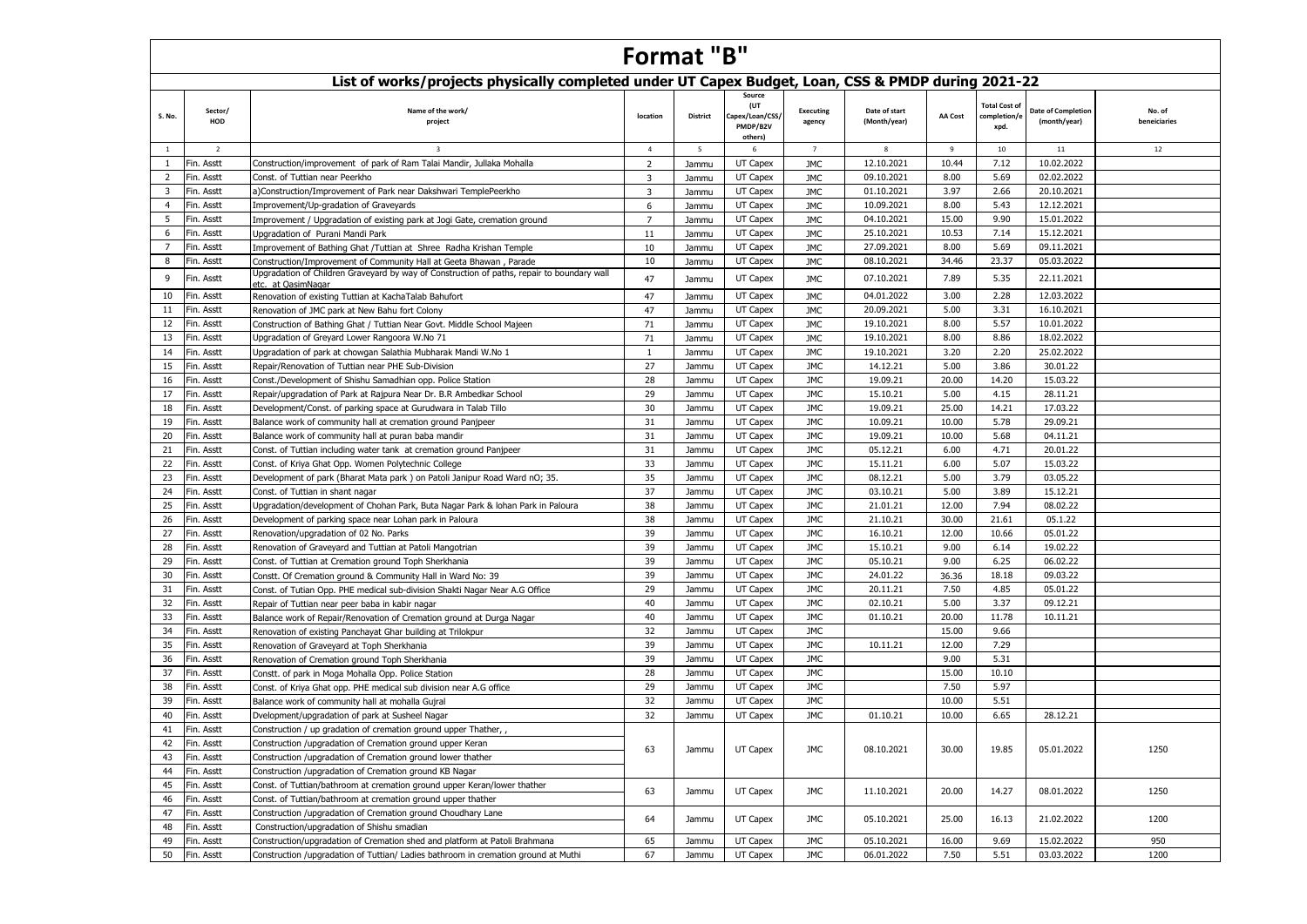| 51 | Fin. Asstt | Construction /upgradation of Kriya ghat at Muthi camp pulley & Muthi Pulley                                  | 67                 | Jammu | UT Capex | <b>JMC</b> | 28.10.2021 | 21.00  | 12.76  | 25.01.2022 | 1500 |
|----|------------|--------------------------------------------------------------------------------------------------------------|--------------------|-------|----------|------------|------------|--------|--------|------------|------|
| 52 | Fin. Asstt | Comstruction of platform at shishu smadian at Muthi                                                          | 67                 | Jammu | UT Capex | <b>JMC</b> | 11.10.2021 | 10.50  | 6.32   | 15.11.2021 | 700  |
| 53 | Fin. Asstt | Construction/upgradation of park at Baba Kalaikh Nath temple                                                 | 63                 | Jammu | UT Capex | <b>JMC</b> | 10.10.2021 | 5.00   | 2.99   | 10.12.2021 | 1400 |
| 54 | Fin. Asstt | Renovation and repair of Mehar Chand Mahajan Park, Mahajan Sabha at Gandhi Nagar in<br><b>W.No 20</b>        | 20                 | Jammu | UT Capex | <b>JMC</b> | 19.01.2022 | 11.00  | 7.55   | 19.02.2022 | 600  |
| 55 | Fin. Asstt | Construction of cremation shed & path at cremation ground Band Patnyal in W.No 75                            | 75                 | Jammu | UT Capex | <b>JMC</b> | 27.01.2022 | 9.80   | 6.86   | 27.03.2022 | 600  |
| 56 | Fin. Asstt | Construction of cremation shed & path at cremation ground Durga Chak in W.No 75                              | 75                 | Jammu | UT Capex | <b>JMC</b> | 26.01.2022 | 5.60   | 3.99   | 04.03.2022 | 500  |
| 57 | Fin. Asstt | Construction of boundary wall, Path and other allied works at Graveyard Sangrampur in W.No                   | 75                 | Jammu | UT Capex | <b>JMC</b> | 27.01.2022 | 9.60   | 5.91   | 03.03.2022 | 260  |
| 58 | Fin. Asstt | Constt. of Tuttian at sector-4 Rani Talab                                                                    | 46                 | Jammu | UT Capex | <b>JMC</b> | 25.10.2021 | 15.00  | 11.54  | 15.03.2022 | 380  |
| 59 | Fin. Asstt | Landscaping near PHE Tube well Rani Talab                                                                    | 46                 | Jammu | UT Capex | <b>JMC</b> | 21.11.2021 | 25.00  | 14.86  | 12.03.2022 | 290  |
| 60 | Fin. Asstt | Development of Green space at Babliana road Gangyal                                                          | 56                 | Jammu | UT Capex | <b>JMC</b> | 15.11.2021 | 12.00  | 7.31   | 25.02.2022 | 250  |
| 61 | Fin. Asstt | Development/Upgradation of Graveyard opp. Digiana Ashram.                                                    | 58                 | Jammu | UT Capex | JMC        | 11.11.2021 | 15.00  | 10.34  | 17.02.2022 | 291  |
| 62 | Fin. Asstt | Development of park No.1-20 in Sainik Colony                                                                 | 70                 | Jammu | UT Capex | <b>JMC</b> | 14.10.2021 | 22.00  | 13.00  | 08.01.2022 | 230  |
| 63 | Fin. Asstt | Landscaping at Bhour Kulian                                                                                  | 73                 | Jammu | UT Capex | <b>JMC</b> | 11.10.2021 | 12.00  | 7.76   | 18.03.2022 | 250  |
| 64 | Fin. Asstt | Landscaping adjoining Primary Health centre at bhour                                                         | 73                 | Jammu | UT Capex | <b>JMC</b> | 11.10.2021 | 12.00  | 7.85   | 15.03.2022 | 550  |
| 65 | Fin. Asstt | Bathroom for ladies and shamshan Ghat chak Sardara Attar Singh ward no.73                                    | 73                 | Jammu | UT Capex | <b>JMC</b> | 26.02.2022 | 3.00   | 2.85   | 22.03.2022 | 600  |
| 66 | Fin. Asstt | Upgradation of Shamshan Ghat at Bhagwati Nagar Jammu                                                         | 16                 | Jammu | UT Capex | <b>JMC</b> |            | 15.00  | 13.60  | 15/7/2021  | 700  |
| 67 | Fin. Asstt | Construction of Tuttian/ Ladies bathroom near Dental College Jammu                                           | 17                 | Jammu | UT Capex | <b>JMC</b> | 16/10/21   | 10.00  | 6.99   | 18/10/21   | 150  |
| 68 | Fin. Asstt | Construction of Tuttian/ Ladies bathroom in Amphalla                                                         | 17                 | Jammu | UT Capex | <b>JMC</b> | 18/9/21    | 4.00   | 2.68   | 17/10/21   | 150  |
| 69 | Fin. Asstt | Upgradation of Tuttian/Two Rooms and Const. of compound wall around Shishu Smadhian at<br><b>Vikas Nagar</b> | 18                 | Jammu | UT Capex | <b>JMC</b> | 21/10/21   | 20.00  | 17.32  | 01.07.2022 | 170  |
| 70 | Fin. Asstt | Const. of waiting shed at Shishu Smadhian in W.No 51                                                         | 51                 | Jammu | UT Capex | <b>JMC</b> | 02.09.2022 | 6.50   | 4.43   | 03.08.2022 | 300  |
| 71 | Fin. Asstt | Construction of officers Room in Town hall Complex, JMC Jammu                                                | Town Hall<br>Jammu | Jammu | UT Capex | <b>JMC</b> | 22.12.2021 | 8.12   | 5.96   | 06.03.2022 | 10   |
|    |            | Total                                                                                                        |                    |       |          |            |            | 800.47 | 539.50 |            |      |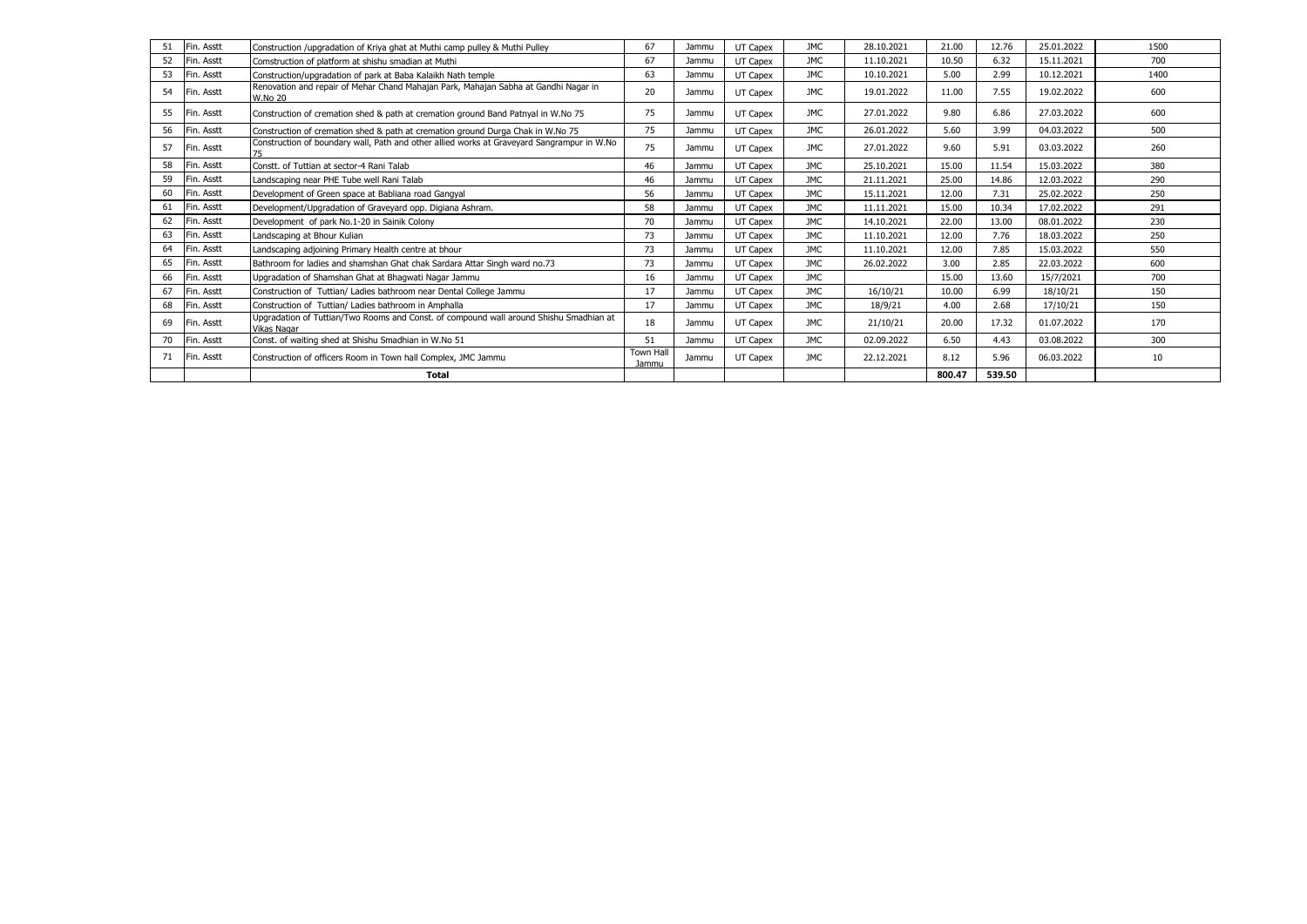|                |                                                                                                              |                                                                                                                                                                                                                                                                                                                                                                                                                                                                                                                                                                                                                                                                                                                                           |          | Format "B" |                                    |                     |                               |         |                                          |                                       |                        |  |
|----------------|--------------------------------------------------------------------------------------------------------------|-------------------------------------------------------------------------------------------------------------------------------------------------------------------------------------------------------------------------------------------------------------------------------------------------------------------------------------------------------------------------------------------------------------------------------------------------------------------------------------------------------------------------------------------------------------------------------------------------------------------------------------------------------------------------------------------------------------------------------------------|----------|------------|------------------------------------|---------------------|-------------------------------|---------|------------------------------------------|---------------------------------------|------------------------|--|
|                | list of works/projects physically completed under UT Capex Budget, Loan, CSS & PMDP during 2021-22<br>Source |                                                                                                                                                                                                                                                                                                                                                                                                                                                                                                                                                                                                                                                                                                                                           |          |            |                                    |                     |                               |         |                                          |                                       |                        |  |
| S. No.         | Sector/<br><b>HOD</b>                                                                                        | Name of the work/<br>project                                                                                                                                                                                                                                                                                                                                                                                                                                                                                                                                                                                                                                                                                                              | location | District   | (UT<br>Capex/Loan/C<br>SS/PMDP/B2V | Executing<br>agency | Date of start<br>(Month/year) | AA Cost | <b>Total Cost of</b><br>completion/expd. | Date of<br>Completion<br>(month/year) | No. of<br>beneiciaries |  |
|                |                                                                                                              |                                                                                                                                                                                                                                                                                                                                                                                                                                                                                                                                                                                                                                                                                                                                           |          |            | others)                            |                     |                               |         |                                          |                                       |                        |  |
| 1              | $\overline{2}$                                                                                               | 3                                                                                                                                                                                                                                                                                                                                                                                                                                                                                                                                                                                                                                                                                                                                         | 4        | 5          | 6                                  | $\overline{7}$      | 8                             | 9       | 10                                       | 11                                    | 12                     |  |
|                |                                                                                                              | XEN-II                                                                                                                                                                                                                                                                                                                                                                                                                                                                                                                                                                                                                                                                                                                                    |          |            |                                    |                     |                               |         |                                          |                                       |                        |  |
| 1              | <b>City Grants</b><br>(Municipalit<br>v roads)<br><b>City Grants</b>                                         | Black topping of lanes back side of Arya Samaj Mandir and along Aarya<br>Samai Park in Ward No: 28 Bakshi Nagar Jammu                                                                                                                                                                                                                                                                                                                                                                                                                                                                                                                                                                                                                     | 28       | Jammu      | UT Capex                           | JMC                 | 18.02.22                      | 5.35    | 5.31                                     | 08.03.22                              |                        |  |
| 2              | y roads)                                                                                                     | (Municipalit   premixing of lane No: 17 (Guru Ravi Das ji Temple) and lane No: 29, Rajpura                                                                                                                                                                                                                                                                                                                                                                                                                                                                                                                                                                                                                                                | 29       | Jammu      | UT Capex                           | JMC                 | 10.11.21                      | 7.1     | 5.24                                     | 02.07.22                              |                        |  |
| 3              | <b>City Grants</b><br>y roads)                                                                               | (Municipalit Premixing of lane No: 1, 2, 8 and 9 of Shakti Nagar Ward No: 29                                                                                                                                                                                                                                                                                                                                                                                                                                                                                                                                                                                                                                                              | 29       | Jammu      | UT Capex                           | JMC                 | 07.11.21                      | 11.44   | 10.57                                    | 03.03.22                              |                        |  |
| $\overline{4}$ | city Grants<br>(lanes &<br>drains)                                                                           | Rep/Remodeling of lane from shop of Krishan Pansari Upto H/o Ashok Kumar<br>Anmol General Store Lane No: 10, from H/o Battan Maisi to H/o Manga Ram<br>near Nallah and L.No: 4, Repair/Remodelling of lane from Subash Milk Shop<br>to H/o Gurnam Singh, Repair/remodeling of lane from H/o Sansor mistri to<br>H/o Rajesh Gupta and lane from near transformer along R/s of Nalalh Shakti<br>Nagar, Upgradation/constt of lane from bvackside of Ambedkar Chowk to<br>Backside of Rajpura Park near transformer, Repair/remodeling of lane no: 8<br>opp. Krishan Pansari Shop Rajpura from Chowk to Sat Ashram                                                                                                                           | 29       | Jammu      | UT Capex                           | <b>JMC</b>          | 08.02.22                      | 35.00   | 21.46                                    | 20.03.22                              |                        |  |
| 5              | (lanes &<br>drains)                                                                                          | Upgd of L/D from H/o Ram Lal Saini /Ambe Transformer upto H/o Chajju<br>Singh Shant Nagar, Lane Opp. Swarna Niwas 3/115 Indira Vihar upto H/No.<br>104 Ram vihar, lane from Doctor Clinic upto H/o Karilaloo HNo. 2/106 Ram<br>city Grants   Vihar, L/D From Shop of Sham Pansari upto Subash Chander Shant nagar,<br>From H/o Sh. Ram das upto Om Parkash , From H/o Sh. Sukesh Thakur HNo.<br>176/B upto H/o Tara Chand HNo. 265-C ram Vihar , Imp/ Ren. of L/D Khanna<br>Lane Opp. Bread factory Pandoka Colony D/E for Upgd of lane by way of<br>Paver tiles and Reconst. drains along the lane from the h/o Rajni koul HNo<br>, 62 upto h/oPuran Singh<br> D/E for Upgradation of lane, From Vikas General Store to Luthra House and | 35       | Jammu      | UT Capex                           | <b>JMC</b>          | 30.01.22                      | 35.00   | 20.73                                    | 22.03.22                              |                        |  |
| 6              | city Grants<br>(lanes &<br>drains)                                                                           | Lane opp Mahajan Enterprises at Janipur ward No. 37, Lane from Raj kumar<br>Khajuria upto H/o Satish Sharma at Janipur colony Ward no. 3, lane back<br>side H/o advocate Sh. Sandeep Gupta at Janipur Ward no. 37, Lane around<br>Park Major Ajay Singh Jasrotia and veer Savar Bar Park ward No. 37, Lane<br>from H/o Dalip Gambel to H/o Subhdev Raina near Shiv Mandir Janipur ward<br>No. 37                                                                                                                                                                                                                                                                                                                                          | 37       | Jammu      | UT Capex                           | JMC                 | 18.01.22                      | 35.00   | 20.9                                     | 24.02.22                              |                        |  |
| $\overline{7}$ | (lanes &<br>drains)                                                                                          | Upgd/Const/ of lane from H/O Janak Raj to Rajinder Kumar in Vikas Nagar<br>adjoining Gupta Traders, Upgradation of lane by W/o laying from H/o Gurdas<br>to Om Prakash and Neelam Colony, Upgd of lane paver tiles at Shanti Nagar,<br>city Grants Upgd/Const. of lane from H/o Kewal Krishan to H/o Dian Chand and<br>adjoining lane in Ththar Patoli, Reconstt. of lane from H/o Baljeet Singh to<br>H/o Hera Singh and H/o Kuldeep Kamal to H/o Ravinder, Upgd/constt. of<br>lane from main road to H/o S.K Bhan at Shakti Nagar, Upgd of lane from H/o<br>Rattan pal to H/o Rajinder Singh and surinder Singh to Puran Singh Maira<br>Mohalla Toph Sherkhnaiyan Ward No: 39                                                           | 39       | Jammu      | UT Capex                           | JMC                 | 20.01.22                      | 35.00   | 21.37                                    | 10.03.22                              |                        |  |
| 8              | y roads)                                                                                                     | City Grants Black topping of lanes from (a) H/o Sh. S.S Arroara upto Shani Temple Qasim<br>(Municipalit Nagar Ward No: 28 Bakshi Nagar.(b) from Shani temple upto Gupta General<br>Store Gurha Bakshi Nagar in Ward no; 28                                                                                                                                                                                                                                                                                                                                                                                                                                                                                                                | 28       | Jammu      | UT Capex                           | JMC                 |                               | 2.9     | 2.82                                     |                                       |                        |  |
| 9              | City Grants<br>(Municipalit<br>y roads)                                                                      | Premixing of road from Glove factory to H/o Sher Singh Toph Sherkhnaiyan<br>Ward No: 39                                                                                                                                                                                                                                                                                                                                                                                                                                                                                                                                                                                                                                                   | 39       | Jammu      | UT Capex                           | JMC                 |                               | 3.16    | 2.35                                     |                                       |                        |  |
| 10             | y roads) $ 32 $                                                                                              | City Grants   Premixing of lane at Shards Bhawani Mandir Pouni Chak, Primary School<br>(Municipalit Pouni Chak at H/o Sh. Pandita Santra Morh Lane at Babita Sarpanch in W No                                                                                                                                                                                                                                                                                                                                                                                                                                                                                                                                                             | 39       | Jammu      | UT Capex                           | JMC                 |                               |         | 5.54                                     |                                       |                        |  |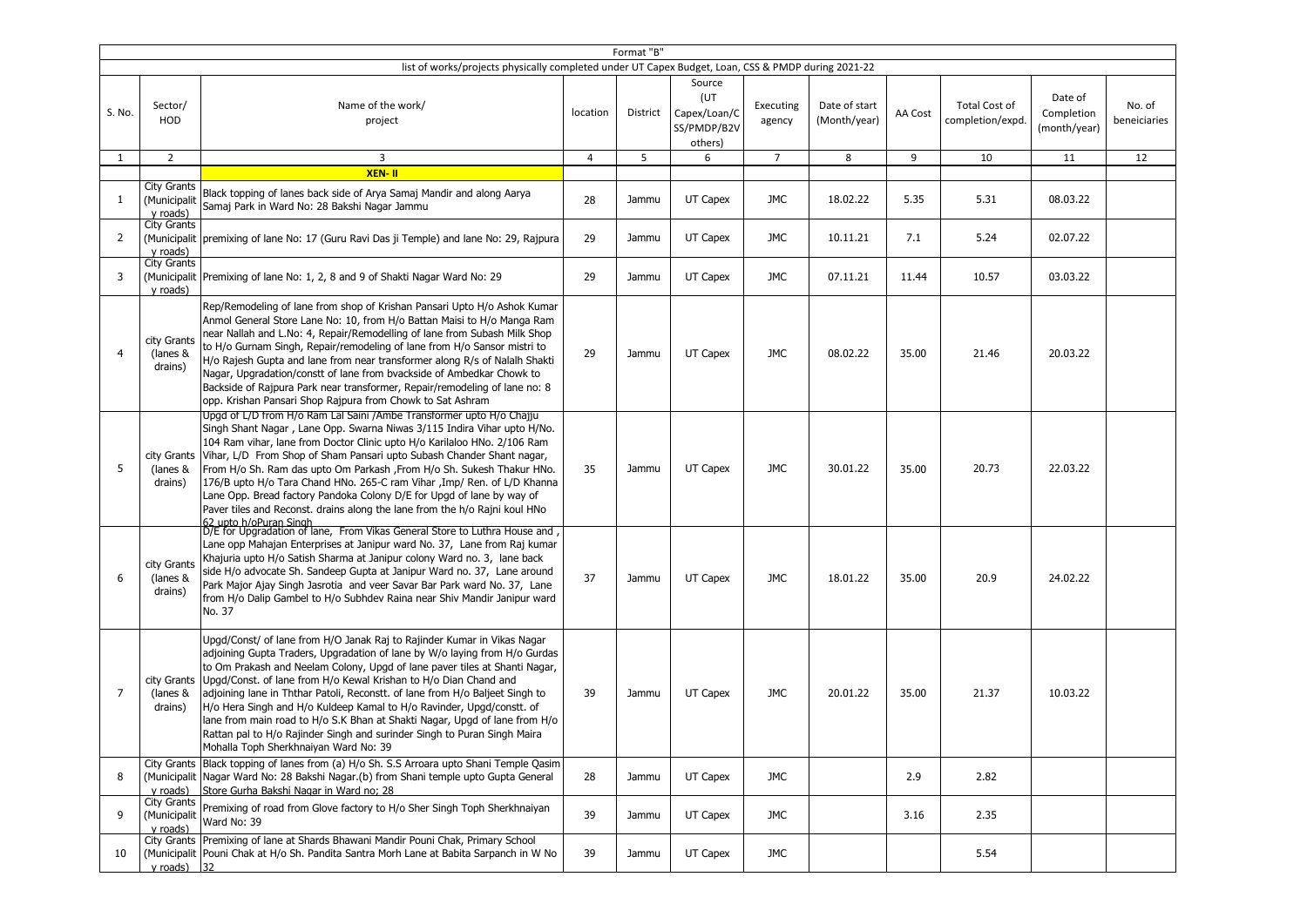|    |                    | <b>XEN-III</b>                                                                                                                                                                                                                                                                                                                                                                                                                                                                                                                                                                                                                   |    |       |                    |            |            |             |       |            |     |
|----|--------------------|----------------------------------------------------------------------------------------------------------------------------------------------------------------------------------------------------------------------------------------------------------------------------------------------------------------------------------------------------------------------------------------------------------------------------------------------------------------------------------------------------------------------------------------------------------------------------------------------------------------------------------|----|-------|--------------------|------------|------------|-------------|-------|------------|-----|
| 11 | City Grants        | (i) Construction of Bituminous road in Khajuria Mohalla near Jesus Convent<br>School & Link Road                                                                                                                                                                                                                                                                                                                                                                                                                                                                                                                                 | 59 | Jammu | <b>City Grants</b> | <b>JMC</b> | 01.12.2021 | 9.71        | 8.29  | 22.12.2021 | 500 |
| 12 | City Grants        | (ii) Construction / Upgradation of Bituminous road near Thathar along Nallah<br>Pandona Near H/o Aman Sharma                                                                                                                                                                                                                                                                                                                                                                                                                                                                                                                     | 59 | Jammu | City Grants        | <b>JMC</b> | 01.12.2021 | 19.58       | 18.98 | 02.01.2022 | 700 |
| 13 |                    | Upgradation of lane b/w of laying premix carpet lane no. 6,5,4,1 near<br>City Grants carpenter office kamal nagar Sector - II near Govt. School to H/o Banam<br>Singh to Mh. Gulam in W.No. 63                                                                                                                                                                                                                                                                                                                                                                                                                                   | 63 | Jammu | <b>City Grants</b> | <b>JMC</b> | 20.02.2022 | 32.80       | 31.15 | 29.03.2022 | 850 |
| 14 | <b>City Grants</b> | Construction of Lane / Drain at near Peepal Tree / Near Puran Singh at Keran<br>and Lane at Lower Thather Near H/o Puran Singh / H/o Jay Singh / H/o<br>Ashok Kuymar / H/o Harbans Lal and near Bharwali Chapri, Upgradation of<br>lane at Bhagat Mohalla UpperThather and Lane Drain from H/o Subash<br>Verma to Suraj Verma at Thather, Upgradation of lane at KV Nagar / Thather<br>/ Keran Bantalab                                                                                                                                                                                                                          | 63 | Jammu | <b>City Grants</b> | JMC.       | 20.01.2022 | 34.50       | 18.87 | 20.03.2022 | 600 |
| 15 |                    | Const of lane from H/o Prem Singh to h/o Mangal Singh and allied links at<br>Mohalla, L/D from H/o Parveen Singh to Main Road and drains from<br>Shankar Singh to Mangal Singh at Gangwan Shehzadpur, Lane from Parveen<br>Kumar House to Raj Kumar House and Ram Pal to Hans Raj house and drain<br>City Grants from h/o Hem Raj to virshi house, Const of lane from Balwan Singh House to<br>Main Road Shehzadpur and allied links to house of Amar Nath and Gattu<br>Ram, L/D from H/o Sanga Ram to Main Road Patyalichak., L/D from H/o<br>Mohan Lal to Tikri Road, L/D main road Darian to house of Des Raj<br>PatvaliChak. | 72 | Jammu | <b>City Grants</b> | <b>JMC</b> | 25.01.2022 | 34.50       | 25.60 | 10.03.2022 | 600 |
|    |                    |                                                                                                                                                                                                                                                                                                                                                                                                                                                                                                                                                                                                                                  |    |       |                    |            |            |             |       |            |     |
|    |                    | <b>XEN-IV</b>                                                                                                                                                                                                                                                                                                                                                                                                                                                                                                                                                                                                                    |    |       |                    |            |            |             |       |            |     |
| 16 | <b>CAPEX</b>       | Macadamization of Road by w/o premixing at internal roads of sec-5 A<br>Trikuta Palace sec- 5,6,7,8 and 9 in Trikuta Nagar in ward no 54                                                                                                                                                                                                                                                                                                                                                                                                                                                                                         | 54 | Jammu | UT CAPEX           | <b>JMC</b> | 01.03.2022 | 23.5        | 18.23 | 14.03.2022 | 385 |
| 17 | <b>CAPEX</b>       | Macadamization of Roads by w/o premixing at Internal roads of Green                                                                                                                                                                                                                                                                                                                                                                                                                                                                                                                                                              | 58 | Jammu | UT CAPEX           | <b>JMC</b> | 05.11.2021 | 33          | 30.75 | 26.03.2022 | 300 |
| 18 | <b>CAPEX</b>       | Avenue Model Town, Akali kour Singh Jeevan Nagar Ward no 58.<br>Constt. of lane and rain from shakti tent house to Sardari Lal h no 626<br>Digiana ward no 45, Repair/covering of drain at various locations in Digiana<br>and preet nagar ward no 45, Constt. of lane no 1 from H/o Milki Ram to<br>Janak sehni house digiana and vijay kumar to H/o Megh nath Gupta preet<br>nagar near Ravi Dass temple ward no 45                                                                                                                                                                                                            | 45 | Jammu | UT CAPEX           | <b>JMC</b> | 03.02.2022 | 34.5        | 20.83 | 16.03.2022 | 700 |
| 19 | <b>CAPEX</b>       | Upgradtion of lane by way of paver tiles from H/o. Rugavir singh Jamwal to<br>onwards in ward no.52, Upgradtion of lane by way of paver tiles near<br>Hno.303 sector Trikuta Nagar (South extn.) ixing of gratings & slabs near H/o.<br>Jadgish kumar & Balvinder singh (South extn.), Upgradtion of lane by way of<br>paver tiles near lane no.1/A opp. Tube well near Harvinder Public School.,<br>Upgradtion of lane by paver tiles in east extn. Marble lane IV ward no.52                                                                                                                                                   | 52 | Jammu | UT CAPEX           | <b>JMC</b> | 28.01.2022 | 34.5        | 22.06 | 26.03.2022 | 582 |
|    |                    | <b>XEN-IV</b>                                                                                                                                                                                                                                                                                                                                                                                                                                                                                                                                                                                                                    |    |       |                    |            |            |             |       |            |     |
| 20 |                    | Providing and laying of 2.5 Open graded premix carpet on various internal<br>roads of W.No 13                                                                                                                                                                                                                                                                                                                                                                                                                                                                                                                                    | 13 | Jammu | UT CAPEX           | <b>JMC</b> |            | $\mathbf 0$ | 29.23 |            |     |
| 21 |                    | Providing and laying of 2.5 Open graded premix carpet on various internal<br>roads of W.No 14                                                                                                                                                                                                                                                                                                                                                                                                                                                                                                                                    | 14 | Jammu | UT CAPEX           | <b>JMC</b> |            | $\mathbf 0$ | 24.27 |            |     |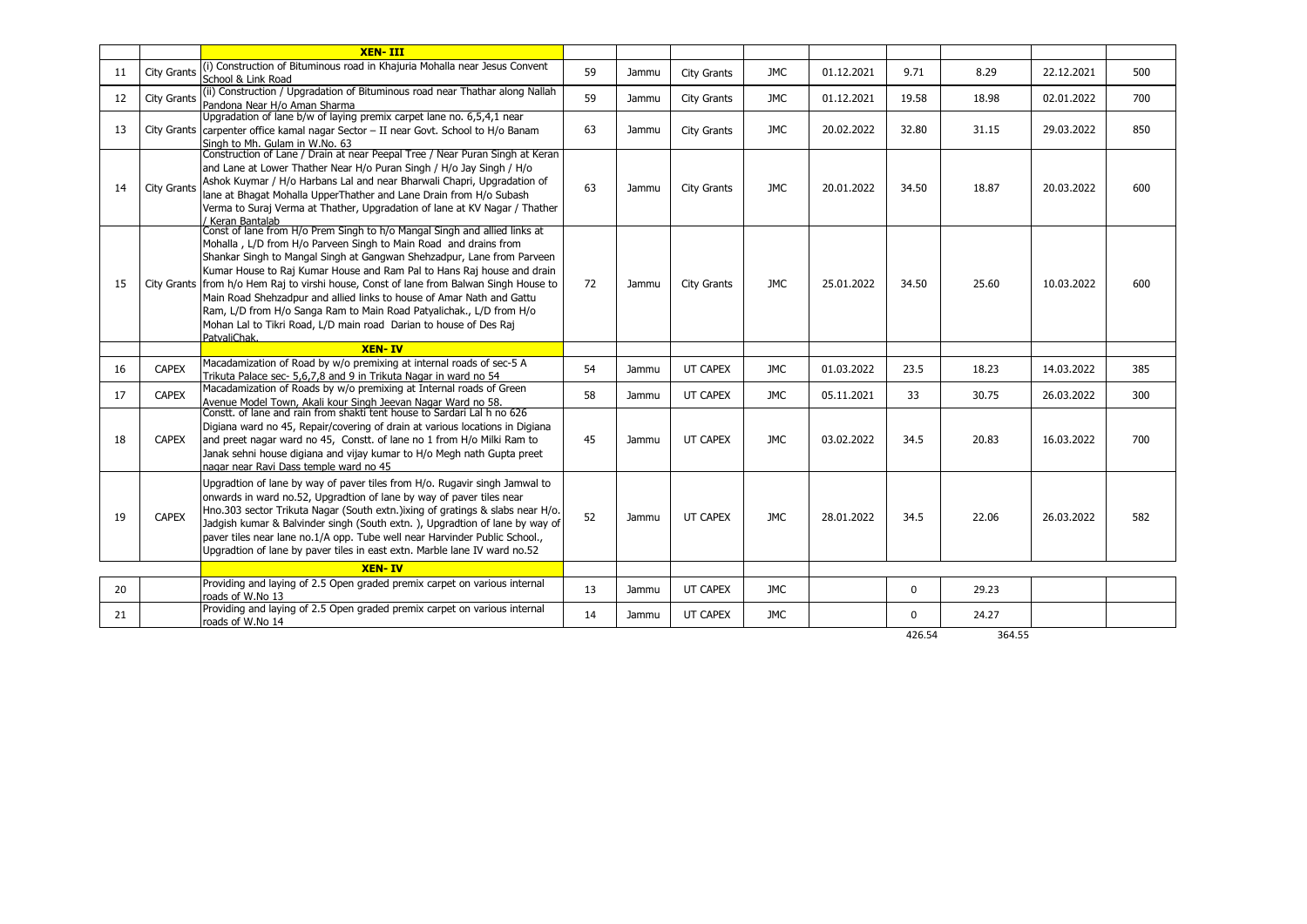|                |                                                                                                                                                                                                                                        |                                                                                                                                                                                                                     |                | Format "B" |                                        |                |              |         |                      |                            |              |  |  |  |  |
|----------------|----------------------------------------------------------------------------------------------------------------------------------------------------------------------------------------------------------------------------------------|---------------------------------------------------------------------------------------------------------------------------------------------------------------------------------------------------------------------|----------------|------------|----------------------------------------|----------------|--------------|---------|----------------------|----------------------------|--------------|--|--|--|--|
|                | list of works/projects physically completed under UT Capex Budget, Loan, CSS & PMDP during 2021-22<br>Source<br>Total<br>(UT<br>Date of<br>Cost of<br>Name of the work/<br>Sector/<br>Executing<br>Date of start<br>No. of<br>location |                                                                                                                                                                                                                     |                |            |                                        |                |              |         |                      |                            |              |  |  |  |  |
| S. No.         | HOD                                                                                                                                                                                                                                    | project                                                                                                                                                                                                             |                | District   | Capex/Loan/C<br>SS/PMDP/B2V<br>others) | agency         | (Month/year) | AA Cost | completi<br>on/expd. | Completion<br>(month/year) | beneiciaries |  |  |  |  |
| $\mathbf{1}$   | $\overline{2}$                                                                                                                                                                                                                         | 3                                                                                                                                                                                                                   | $\overline{4}$ | 5          | 6                                      | $\overline{7}$ | 8            | 9       | 10                   | 11                         | 12           |  |  |  |  |
| $\mathbf{1}$   | <b>CCDP</b>                                                                                                                                                                                                                            | Construction of lane and drain near jk public<br>school/Lawrence school at Panjterthi w.no.1                                                                                                                        | $\mathbf{1}$   | Jammu      | UT Capex                               | <b>JMC</b>     | 22.09.2021   | 2.67    | 1.85                 | 08.11.2021                 | Completed    |  |  |  |  |
| $\overline{2}$ | <b>CCDP</b>                                                                                                                                                                                                                            | Constrction of lane / drain from h/o Mohan Lal to h/o<br>Pushap Raj& Link h/o Sanjay allied works wno. 02.                                                                                                          | $\overline{2}$ | Jammu      | UT Capex                               | <b>JMC</b>     | 20.09.2021   | 2.67    | 1.91                 | 03.11.2021                 | Completed    |  |  |  |  |
| 3              | <b>CCDP</b>                                                                                                                                                                                                                            | Const. Of lane / drain near Peerkho Pully from Bedi<br>residence to Baba lal Ji road in wno. 03.                                                                                                                    | 3              | Jammu      | UT Capex                               | <b>JMC</b>     | 30.10.2021   | 2.67    | 1.9                  | 15.12.2021                 | Completed    |  |  |  |  |
| $\overline{4}$ | <b>CCDP</b>                                                                                                                                                                                                                            | Construction of drain from h/o Smt. Satya Devi to h/o<br>sardar sani (ii) Drain from h/o R.K Razdan to link road<br>Rajinder Bazar (iii) Lande and drain from h/o Bhagi to Link<br>Road Dalpatian Mohalla W No. 05. | 5              | Jammu      | UT Capex                               | JMC            | 28.12.2021   | 2.67    | 2.05                 | 05.02.2022                 | Completed    |  |  |  |  |
| 5              | <b>CCDP</b>                                                                                                                                                                                                                            | Construction of central drain & steps near h/o Shahnawaz<br>to h/o Roshan Din at WNO. 06.                                                                                                                           | 6              | Jammu      | UT Capex                               | JMC            | 18.09.2021   | 2.67    | 2.07                 | 05.11.2021                 | Completed    |  |  |  |  |
| 6              | <b>CCDP</b>                                                                                                                                                                                                                            | Construction of drain from Sulabh Shouchalaya from<br>Parking old hospital road wno. 10.                                                                                                                            | 10             | Jammu      | UT Capex                               | <b>JMC</b>     | 08.11.2021   | 2.67    | 1.82                 | 30.12.2021                 | Completed    |  |  |  |  |
| $\overline{7}$ | <b>CCDP</b>                                                                                                                                                                                                                            | Construction of defunct drain from h/o sh. Sanjay Kumar<br>Towards Bitta Attachi Prem Nagar WNO. 07.                                                                                                                | $\overline{7}$ | Jammu      | UT Capex                               | <b>JMC</b>     | 08.11.2021   | 2.67    | 1.93                 | 28.01.2022                 | Completed    |  |  |  |  |
| 8              | <b>CCDP</b>                                                                                                                                                                                                                            | Const. Drain from opp. Trikuta Complex to Gulshan Rahi<br>54/A Dogra Hall W No. 08.                                                                                                                                 | 8              | Jammu      | UT Capex                               | <b>JMC</b>     | 06.10.2021   | 2.67    | 1.91                 | 20.11.2021                 | Completed    |  |  |  |  |
| 9              | <b>CCDP</b>                                                                                                                                                                                                                            | Laying of tiles near h/o Bharat Gandhi Ex. Hon'ble MLA and<br>railing in steps and const. Of lane near h/o Anand house<br>opp. Hanuman Mandir WNo. 09.                                                              | 9              | Jammu      | UT Capex                               | JMC            | 10.12.2021   | 2.67    | 1.73                 | 19.02.2022                 | Completed    |  |  |  |  |
| 10             | <b>CCDP</b>                                                                                                                                                                                                                            | Construction of lane /drain from virbhawan to Chemist shop<br>(Maharaja) at Raghunath Pura in wno. 15.                                                                                                              | 15             | Jammu      | UT Capex                               | <b>JMC</b>     | 18.09.2021   | 2.67    | 2.52                 | 15.11.2021                 | Completed    |  |  |  |  |
| 11             | <b>CCDP</b>                                                                                                                                                                                                                            | Up gradation of lane from House of Parshotam Lal to Kali<br>DassKacha Talab Bahu Fort wno. 47.                                                                                                                      | 47             | Jammu      | UT Capex                               | <b>JMC</b>     | 09.10.2021   | 2.67    | 1.6                  | 06.11.2021                 | completed    |  |  |  |  |
| 12             | <b>CCDP</b>                                                                                                                                                                                                                            | Const. Of drain from Noor Masjid to h/o Faid Ali in<br>Chowhadi Ext. D Mohalla Dhalni Wno. 74.                                                                                                                      | 74             | Jammu      | UT Capex                               | <b>JMC</b>     | 30.09.2021   | 2.67    | 1.97                 | 05.11.2021                 | Completed    |  |  |  |  |
| 13             | <b>CCDP</b>                                                                                                                                                                                                                            | Remodelling of lane and drain at Christian Colony, Bakshi<br>Nagar Jammu Ward 27                                                                                                                                    | 27             | Jammu      | UT Capex                               | <b>JMC</b>     | 27.12.21     | 2.67    | 1.64                 | 31.12.21                   |              |  |  |  |  |
| 14             | <b>CCDP</b>                                                                                                                                                                                                                            | Fixing Of Grating and Slab At Different Locations Of Ward<br>No; 30 Talab Tillo                                                                                                                                     | 30             | Jammu      | UT Capex                               | <b>JMC</b>     | 29.11.21     | 2.67    | 1.88                 | 10.03.22                   |              |  |  |  |  |
| 15             | <b>CCDP</b>                                                                                                                                                                                                                            | Upgradtion of footpath allied works upto H/o Sh. Bindraban<br>Sahni Ward No: 28, Bakshi Nagar                                                                                                                       | 28             | Jammu      | UT Capex                               | <b>JMC</b>     |              | 2.67    | 1.66                 |                            |              |  |  |  |  |
| 16             | <b>CCDP</b>                                                                                                                                                                                                                            | Repair/upgradation of lanes by W/o 60 mm thick tiles near<br>H/o J.L Raina H.NO; 185-B Khajuria Niwas H.NO; 200/8<br>Khajuria Cottage H.NO: 227/9 Lane NO; 8 Shakti Nagar<br>ward 29.                               | 29             | Jammu      | UT Capex                               | <b>JMC</b>     |              | 2.67    | 1.55                 |                            |              |  |  |  |  |
| 17             | <b>CCDP</b>                                                                                                                                                                                                                            | Constt/ renovation of lane from H/o Ajay Kumar to H/o<br>thappa and from H/o Nek ram to H/o Manmohan Singh at B-<br>Block Bhawani Nagar Talb Tillo Ward 31                                                          | 31             | Jammu      | UT Capex                               | <b>JMC</b>     |              | 2.67    | 1.54                 |                            |              |  |  |  |  |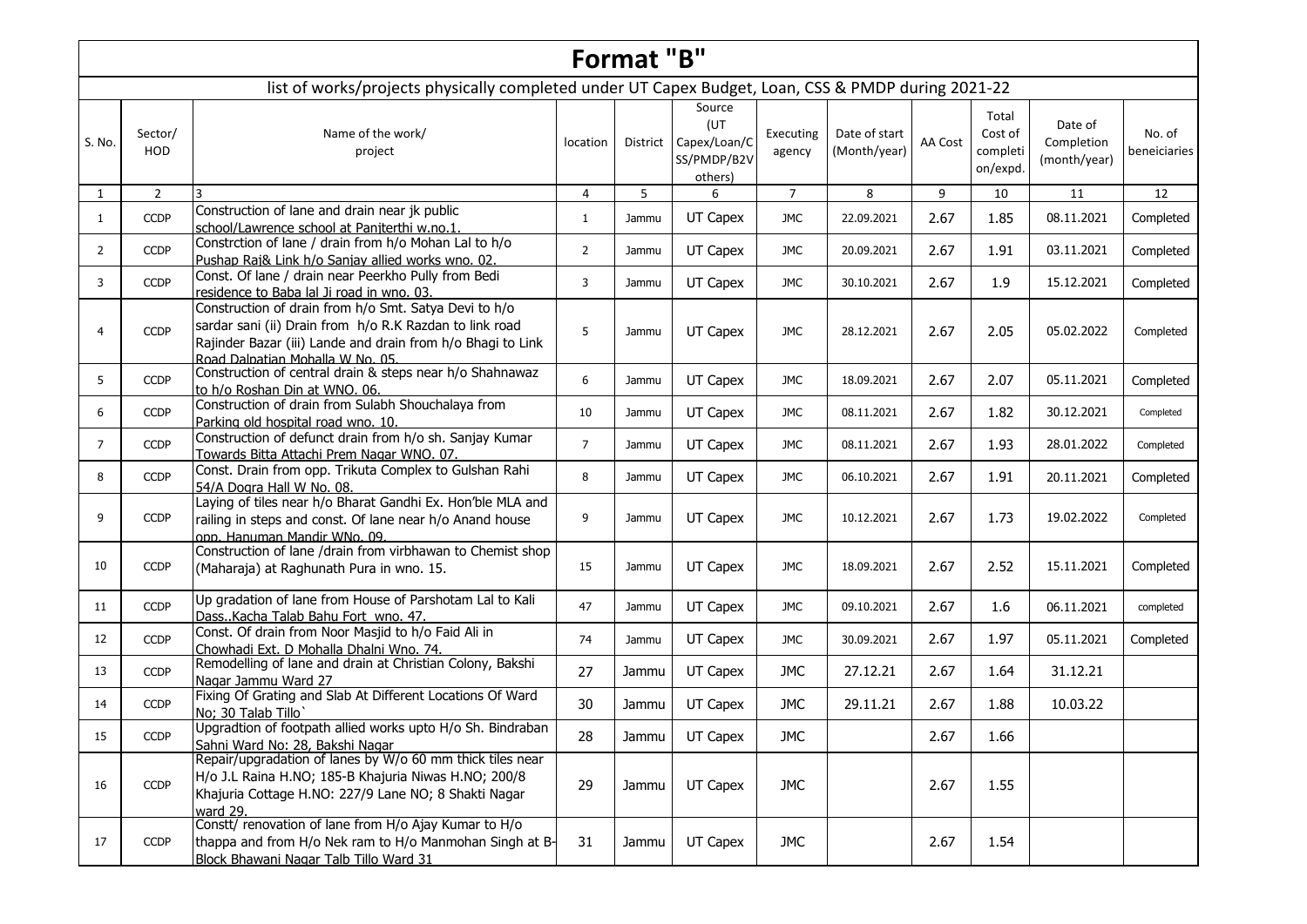| 18 | <b>CCDP</b> | Providing & fixing of grating/slabs at different locations in<br>ward No: 32                                                                                                                                                     | 32 | Jammu    | UT Capex | <b>JMC</b> | 20.09.21   | 2.67 | 1.81 | 25.12.21   |     |
|----|-------------|----------------------------------------------------------------------------------------------------------------------------------------------------------------------------------------------------------------------------------|----|----------|----------|------------|------------|------|------|------------|-----|
| 19 | <b>CCDP</b> | Repair/upgradation of lanes by lanes with 60 mm paver tiles<br>near H/o Ramesh Sharma H.NO; 239/D lower Shiv Nagar,<br>H/o Omkar Chand H.NO; 541 Lane 10D Lower Shiv Nagar<br>& near H/o Rajesh Sharma H.NO; 40, lane 30 Rajpura | 33 | Jammu    | UT Capex | <b>JMC</b> |            | 2.67 | 1.54 |            |     |
| 20 | <b>CCDP</b> | a.upgradation of lane by W/o paver tiles form H/o Jai<br>krishan S/o Krishan lal upto H/o Sh. Madan Lal hari Nagar<br>b.upgradation of lane & drain from Bushan Kiryana Store<br>upto H/o Sh. Mohd. Aslam Ambedkar Nagar Ward 34 | 34 | Jammu    | UT Capex | <b>JMC</b> |            | 2.67 |      |            |     |
| 21 | <b>CCDP</b> | Upgradation of lane and drain from Lakme Saloon upto H/o<br>Yograj Sharma Opp. Gunjan Plaza Ward 35                                                                                                                              | 35 | Jammu    | UT Capex | <b>JMC</b> |            | 2.67 | 1.9  |            |     |
| 22 | <b>CCDP</b> | Constt. of lane & drain from H/o Subash Sharma to H/o O.P<br>Thakur (Adv) H/o vijay Kumar to H/o S.K Thapa Shiv<br>Mandir lane Ward 36.                                                                                          | 36 | Jammu    | UT Capex | <b>JMC</b> |            | 2.67 | 1.87 |            |     |
| 23 | <b>CCDP</b> | Upgradation of lane from H/o B.R Manhas to h/o Sh. Vijay<br>Gupta near PHE overhead tank Ward 37 janipur                                                                                                                         | 37 | Jammu    | UT Capex | <b>JMC</b> |            | 2.67 | 1.52 |            |     |
| 24 | <b>CCDP</b> | Repair of lane and covering of drain from H/o KK Sharma to<br>J.S health Gym at basnat Nagar Ward 38, Janipur                                                                                                                    | 38 | Jammu    | UT Capex | <b>JMC</b> |            | 2.67 | 1.99 |            |     |
| 25 | <b>CCDP</b> | Constt. of lane from H/o Sh. Vijay to H/o Ch. Mohinder<br>Ward 39                                                                                                                                                                | 39 | Jammu    | UT Capex | <b>JMC</b> |            | 2.67 | 1.52 |            |     |
| 26 | <b>CCDP</b> | Constt. Of Lane From H/O Seva Singh To Rakesh Sharma<br>And From H/O Maksoon To Dogra in Durga Nagar W.No. 40                                                                                                                    | 40 | Jammu    | UT Capex | JMC        |            | 2.67 | 1.49 |            |     |
| 27 | <b>CCDP</b> | Repair / covering of drain from Hotel Gold Star to New<br>Golden Hotel, Chand Nagar ward No. 19                                                                                                                                  |    | 19 Jammu | UT Capex | <b>JMC</b> | 21.10.2021 | 2.65 | 1.82 | 27.11.2021 | 300 |
| 28 | <b>CCDP</b> | Upgradation of lane by way of tiles near H.No. 16 A/C H/o<br>Janak Singh Ward No. 20                                                                                                                                             |    | 20 Jammu | UT Capex | <b>JMC</b> | 07.09.2021 | 2.65 | 1.62 | 25.09.2021 | 150 |
| 29 | <b>CCDP</b> | up gradation of lane/drain including steel gratings at spots<br>in Cornol colony ward no 41                                                                                                                                      |    | 41 Jammu | UT Capex | <b>JMC</b> | 05.10.2021 | 2.65 | 1.61 | 30.10.2021 | 250 |
| 30 | <b>CCDP</b> | up gradation of lane by w/o laying Paver tiles in Malka<br>Mohalla ward no.59                                                                                                                                                    |    | 59 Jammu | UT Capex | <b>JMC</b> | 15.09.2021 | 2.65 | 1.52 | 30.09.2021 | 300 |
| 31 | <b>CCDP</b> | Up gradation of lane and drain in Tammani Mohalla near<br>pond Dhok Paloura W.No 60                                                                                                                                              |    | 60 Jammu | UT Capex | <b>JMC</b> | 08.09.2021 | 2.65 | 1.70 | 30.09.2021 | 200 |
| 32 | <b>CCDP</b> | Upgradation of lane at ManormaVihar near Park in ward No.<br>61                                                                                                                                                                  |    | 61 Jammu | UT Capex | <b>JMC</b> | 30.08.2021 | 2.65 | 1.60 | 28.09.2021 | 300 |
| 33 | <b>CCDP</b> | Construction / up gradation of lane by way of laying of<br>paver tiles at Laxmipuram near MaqboolChoudhary in ward<br>No. 62                                                                                                     |    | 62 Jammu | UT Capex | <b>JMC</b> | 30.08.2021 | 2.65 | 1.51 | 28.09.2021 | 100 |
| 34 | <b>CCDP</b> | Construction / up gradation of lane at Bharat nagar in ward<br>No. 63                                                                                                                                                            |    | 63 Jammu | UT Capex | <b>JMC</b> | 30.08.2021 | 2.65 | 1.51 | 28.09.2021 | 100 |
| 35 | <b>CCDP</b> | Upgradation of lane / drain near H/o AmanSansyal near<br>Hanjura lane in ward no. 64                                                                                                                                             |    | 64 Jammu | UT Capex | <b>JMC</b> | 30.08.2021 | 2.65 | 1.51 | 28.09.2021 | 140 |
| 36 | <b>CCDP</b> | Up gradation of lane along H/o NeeruPandita and covering<br>of drain in front of NeeruPandita at Barnai in ward No. 65                                                                                                           |    | 65 Jammu | UT Capex | <b>JMC</b> | 16.09.2021 | 2.65 | 1.64 | 05.10.2021 | 160 |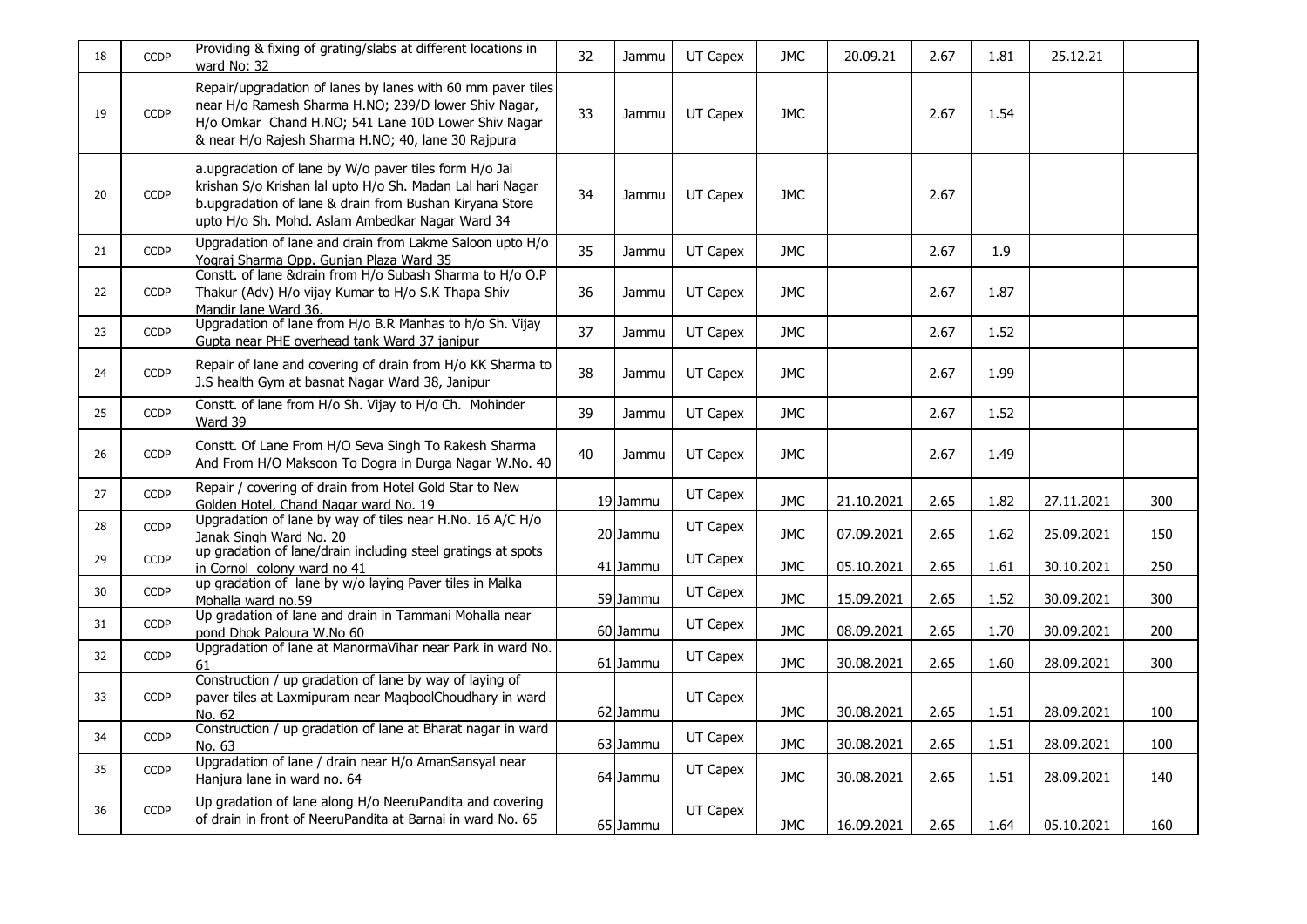| 37 | <b>CCDP</b> | Up gradation of lane from H/o Sansar Niwas at<br>MeenaShanker Niwas at lane No. 2 Suryavanshi Nagar<br>Muthi ward no. 66                                                           |    | 66 Jammu | UT Capex | <b>JMC</b> | 26.08.2021 | 2.65 | 1.55 | 15.09.2021 | 150 |
|----|-------------|------------------------------------------------------------------------------------------------------------------------------------------------------------------------------------|----|----------|----------|------------|------------|------|------|------------|-----|
| 38 | <b>CCDP</b> | Up gradation of lane along H/o Bobby Dutta at amit Nagar<br>Muthi in ward No. 67                                                                                                   |    | 67 Jammu | UT Capex | <b>JMC</b> | 29.08.2021 | 2.65 | 1.51 | 22.10.2021 | 160 |
| 39 | <b>CCDP</b> | Upgradation of lane drain by way of the precast interlocked<br>tiles from H/o.Handoo Niwas h.no 286 to onwards and allied<br>works near h.no265 in ward no43 under CCDP Head 21-22 | 43 | Jammu    | UT Capex | <b>JMC</b> | 08.08.2021 | 2.67 | 1.69 | 22.08.2021 | 390 |
| 40 | <b>CCDP</b> | Covering of drain with grating and RCC Slabs form the H/o.<br>Harjinder singh Hno.40 to Hno.45 at lane no.10 sec-7<br>Nanak Nagar Jammu ward no. 44                                | 44 | Jammu    | UT Capex | <b>JMC</b> | 10.09.2021 | 2.67 | 1.9  | 08.10.2021 | 520 |
| 41 | <b>CCDP</b> | Upgradation of lane by way of precast interlock tiles near<br>culvert from H/o. of P.C.Dayal Hno. 150 to onwards in ward<br>no. 45 Preet Nagar under CCDP Head for the year 21-22  | 45 | Jammu    | UT Capex | <b>JMC</b> | 15.08.2021 | 2.67 | 1.52 | 12.09.2021 | 470 |
| 42 | <b>CCDP</b> | Upgradation / repair of lane in H/o. Attar Singh Vali lane &<br>its adjoining lane sec-2 Sanjay Nagar ward no.46                                                                   | 46 | Jammu    | UT Capex | <b>JMC</b> | 12.08.2021 | 2.67 | 1.57 | 11.09.2021 | 250 |
| 43 | <b>CCDP</b> | Constt./ Upgradation of lane from H/o. Chowdhary to H/o.<br>Anoop Malhotra at South Extn. Trikuta Nagar ward no.52                                                                 | 52 | Jammu    | UT Capex | <b>JMC</b> | 15.08.2021 | 2.67 | 1.56 | 01.09.2021 | 190 |
| 44 | <b>CCDP</b> | Construction of the tile work in lane from Hno.63P, II extn.<br>Khoo wali Gali Vijay Sharma in ward no.53                                                                          | 53 | Jammu    | UT Capex | <b>JMC</b> | 14.08.2021 | 2.67 | 1.55 | 15.09.2021 | 180 |
| 45 | <b>CCDP</b> | Upgradation of rain from H/o.41,42,43,44-P Sec-6 and near<br>SBI Bank sector-5A, Trikuta Nagar ward no.54                                                                          | 54 | Jammu    | UT Capex | <b>JMC</b> | 09.08.2021 | 2.67 | 1.62 | 07.09.2021 | 160 |
| 46 | <b>CCDP</b> | Upgradation of lane providing & fixing of interlock tiles in<br>kashmiri Mohalla (Pandit) Gangyal at ward no.56                                                                    | 56 | Jammu    | UT Capex | <b>JMC</b> | 16.10.2021 | 2.67 | 1.58 | 29.10.2021 | 190 |
| 47 | <b>CCDP</b> | Providing and fixing of the interlock tiles in Mohalla Roop-<br>Nagar Gangyal ward no.57 under CCDP Head for the year<br>$21 - 22$                                                 | 57 | Jammu    | UT Capex | <b>JMC</b> | 15.10.2021 | 2.67 | 1.72 | 15.11.2021 | 222 |
| 48 | <b>CCDP</b> | Construction of lane by way of interlocked tiles from H/o.<br>Sukhvinder Singh to H/o. L.S.Sokhia Singh links lane no.10<br>,98 at ward no.68                                      | 68 | Jammu    | UT Capex | <b>JMC</b> | 21.09.2021 | 2.67 | 1.52 | 16.03.2022 | 250 |
| 49 | <b>CCDP</b> | Construction of the drain near Stadium sector-G in ward<br>no.69 Sainik Colony under CCDP Head for the year 21-22.                                                                 | 69 | Jammu    | UT Capex | <b>JMC</b> | 16.10.2021 | 2.67 | 1.57 | 12.11.2021 | 350 |
| 50 | <b>CCDP</b> | Construction of drain at sector -D from Hno.78 Sainik<br>Colony ward no.70 (near little flower school)                                                                             | 70 | Jammu    | UT Capex | <b>JMC</b> | 07.12.2021 | 2.67 | 1.56 | 05.03.2022 | 450 |
| 51 | <b>CCDP</b> | Construction/ Upgradation of drain near Gurudwara lower<br>Gadigarh ward no.73                                                                                                     | 73 | Jammu    | UT Capex | <b>JMC</b> | 03.09.2021 | 2.67 | 1.8  | 22.10.2021 | 490 |
| 52 | <b>CCDP</b> | Upgradation of Lane and Drain in Dogra Mohalla Krishna<br>Nagar                                                                                                                    | 12 | Jammu    | UT Capex | JMC Div.V  | 08.09.2021 | 2.60 | 1.88 | 15/9/2021  | 220 |
| 53 | <b>CCDP</b> | Upgradation of lane and Drain from House of Mohan Lal to<br>House of Ashok Kumar Resham Ghar Colony.                                                                               | 13 | Jammu    | UT Capex | JMC Div.V  | 08.09.2021 | 2.60 | 1.97 | 09.01.2021 | 240 |
| 54 | <b>CCDP</b> | Construction of Lane and Drain from House of Anil Gupta to<br>House of Rakesh Gupta in Sector-3 Bhagwati Nagar                                                                     | 14 | Jammu    | UT Capex | JMC Div.V  | 08.09.2021 | 2.60 | 1.99 | 30/8/2021  | 300 |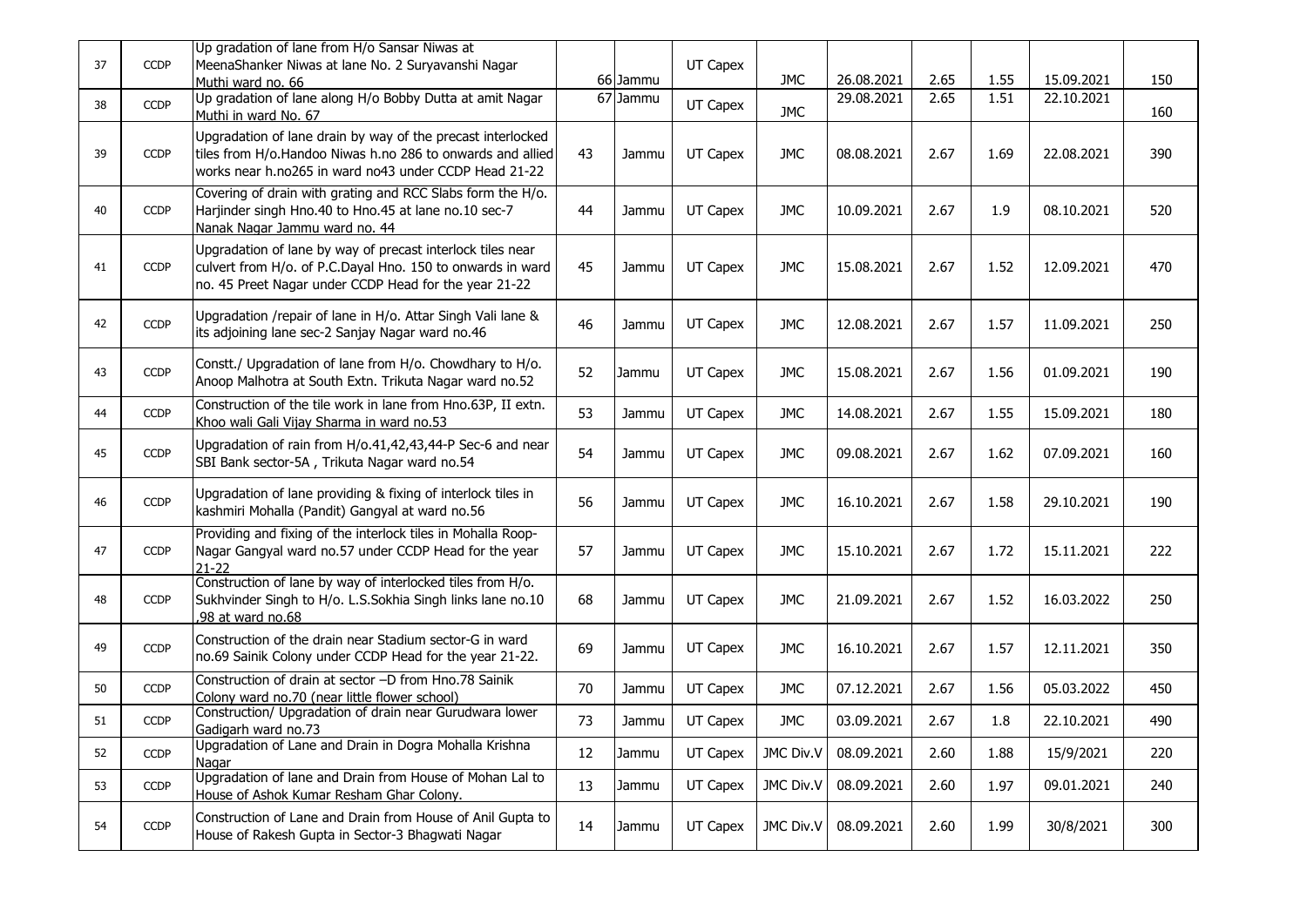| 55 | <b>CCDP</b> | Construction of Lane and Drain from House of R.P Sharma<br>lto House of Katoch                                                                                                  | 16 | Jammu   | UT Capex | JMC Div.V        | 11.12.2021 | 2.60   | 2.48    | 02.09.2021 | 170 |
|----|-------------|---------------------------------------------------------------------------------------------------------------------------------------------------------------------------------|----|---------|----------|------------------|------------|--------|---------|------------|-----|
| 56 | <b>CCDP</b> | Upgradation of Lane by way of tiling from House of Ram<br>Murti to House of Mohinder Pal including side lane.                                                                   | 18 | Jammu   | UT Capex | <b>JMC Div.V</b> | 18/10/2021 | 2.60   | 1.52    | 22/12/21   | 120 |
| 57 | <b>CCDP</b> | Construction . Upgradation of Lane and Drain on Road<br>along H. No.53, 54 and 64 in Shastri Nagar.                                                                             | 22 | Jammu   | UT Capex | JMC Div.V        | 23/8/2021  | 2.60   | 1.96    | 22/9/2021  | 300 |
| 58 | <b>CCDP</b> | Upgrdation of lane from Sham Tailor Shop to House No.121<br>by way of D/L Tiles.                                                                                                | 23 | Jammu   | UT Capex | JMC Div.V        | 08.10.2021 | 2.60   | 1.87    | 20/2/2022  | 250 |
| 59 | <b>CCDP</b> | Upgradation of Lane and Drain from House No.41 to 45<br>near Heritage Apartment and from House of Surjeet Gupta<br>to House of Shanti                                           | 24 | Jammu   | UT Capex | JMC Div.V        | 31/8/2021  | 2.60   | 1.62    | 10.01.2021 | 200 |
| 60 | <b>CCDP</b> | Upgradation of Lane and Drain from House of Manu<br>Jamwal.                                                                                                                     | 25 | Jammu   | UT Capex | JMC Div.V        | 12.06.2021 | 2.60   | 2.10    | 23/12/2021 |     |
| 61 | <b>CCDP</b> | Construction of lane from House of Balbir upto House of<br>Satpal and from House of Ashwani Kumar upto Houe of<br>Sh. Ratan Lal by way of providing / laying interlocking tiles | 48 | l Jammu | UT Capex | <b>JMC Div.V</b> | 20/12/2021 | 2.60   | 2.60    | 01.03.2022 | 300 |
| 62 | <b>CCDP</b> | Construction of lane in Guru Ravi dass Mohalla upper.                                                                                                                           | 49 | Jammu   | UT Capex | JMC Div.V        | 08.03.2021 | 2.60   | 1.68    | 12.12.2021 | 200 |
| 63 | <b>CCDP</b> | Upgradation of Lane and Drain in Sector -1 along the park.                                                                                                                      | 50 | Jammu   | UT Capex | JMC Div.V        | 16/8/2021  | 2.60   | 1.53    | 09.12.2021 | 150 |
| 64 | <b>CCDP</b> | Construction of Lane near Saudh Mohalla / Brahman<br>Mohalla by way of tilling.                                                                                                 | 51 | Jammu   | UT Capex | JMC Div.V        | 09.02.2021 | 2.60   | 2.38    | 30/9/2021  | 120 |
|    |             | <b>Total</b>                                                                                                                                                                    |    |         |          |                  |            | 169.73 | 111.013 |            |     |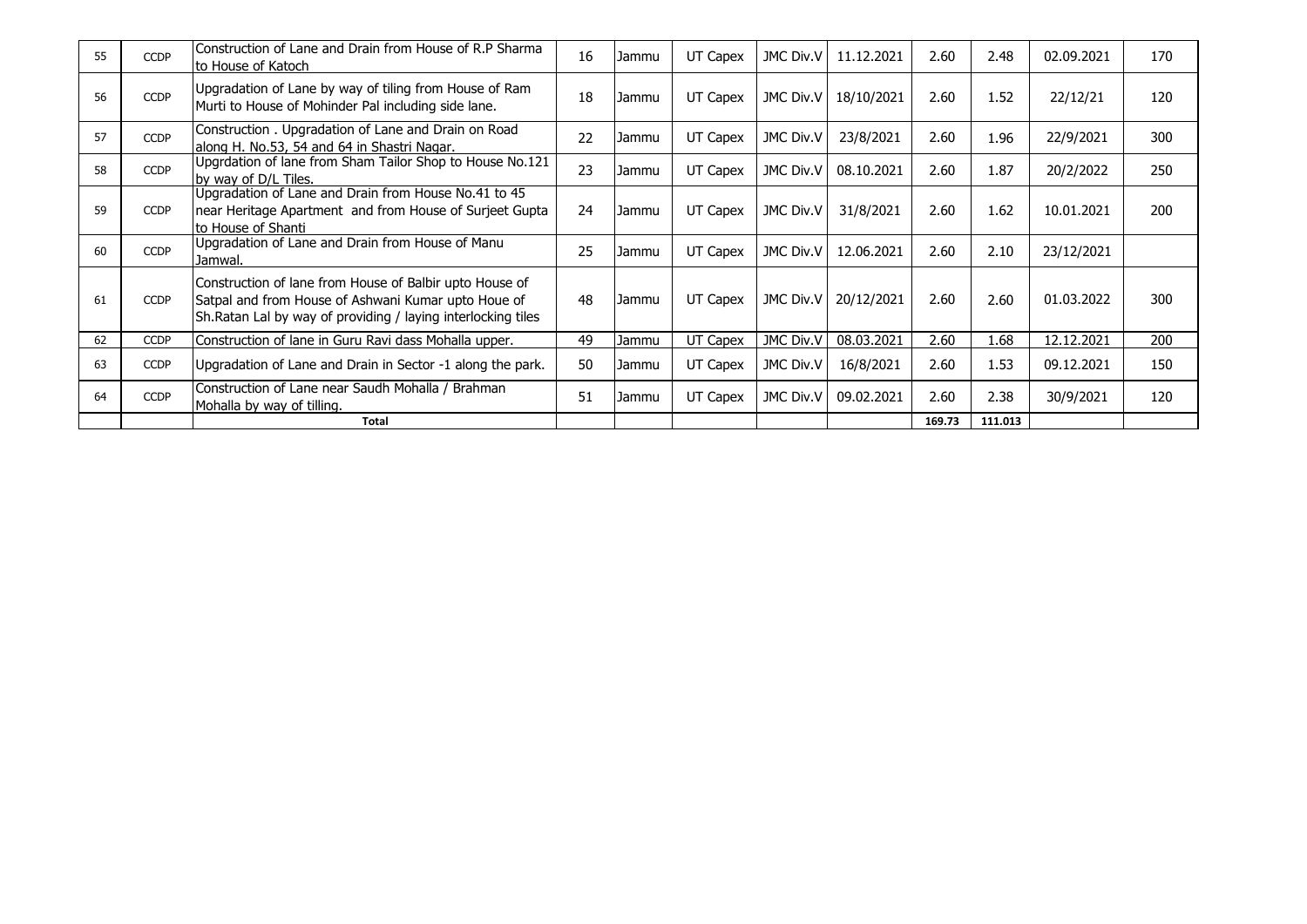|                         |                    | list of works/projects physically completed under UT Capex Budget, Loan, CSS & PMDP during 2021-22                                                                 | Format "B"     |          |                                                             |                     |                               |         |                                                 |                                       |                        |
|-------------------------|--------------------|--------------------------------------------------------------------------------------------------------------------------------------------------------------------|----------------|----------|-------------------------------------------------------------|---------------------|-------------------------------|---------|-------------------------------------------------|---------------------------------------|------------------------|
| S. No.                  | Sector/<br>HOD     | Name of the work/<br>project                                                                                                                                       | location       | District | Source<br>(UT<br>Capex/Loa<br>n/CSS/PM<br>DP/B2V<br>others) | Executing<br>agency | Date of start<br>(Month/year) | AA Cost | <b>Total Cost</b><br>of<br>completio<br>n/expd. | Date of<br>Completion<br>(month/year) | No. of<br>beneiciaries |
| $\mathbf{1}$            | $\overline{2}$     | 3                                                                                                                                                                  | $\overline{4}$ | 5        | 6                                                           | $\overline{7}$      | 8                             | 9       | 10                                              | 11                                    | 12                     |
| $\overline{1}$          | Drainage<br>sector | Construction of deep drain near Panjterthi chowk w.no.1.                                                                                                           | $\mathbf{1}$   | Jammu    | Capex                                                       | JMC                 | 01.02.2021                    | 4.33    | 3.01                                            | 26.12.2021                            | Completed              |
| $\overline{c}$          | Drainage<br>sector | Const. Of drain from circular road baba Lal Ji chowk to Aap Shambo Mnadir Pully wno. 03.                                                                           | $\overline{3}$ | Jammu    | Capex                                                       | <b>JMC</b>          | 15.11.2021                    | 4.33    | 2.93                                            | 02.01.2022                            | Completed              |
| $\overline{\mathbf{3}}$ | Drainage<br>sector | Const. Of drain near Kaka Kucha Ram street both sides and opp. Raju Toffee street two sides drain near<br>Maha Lakshmi Temple Pacca Danga in wno. 04.              | $\overline{4}$ | Jammu    | Capex                                                       | <b>JMC</b>          | 15.11.2021                    | 4.33    | 2.997                                           | 15.01.2022                            | Completed              |
| $\overline{4}$          | Drainage<br>sector | Const. Of covered drain from Masjid to near Peer Baba WNo. 05.                                                                                                     | 5              | Jammu    | Capex                                                       | JMC                 | 30.10.2021                    | 4.33    | 2.85                                            | 02.01.2022                            | Completed              |
| 5                       | Drainage<br>sector | Construction of covered deep drain on both side from main road to h/o Wajjat Advocate and construction<br>covered drain h/o Muzamil to h/o Lt. Jumma Khan WNo. 06. | 6              | Jammu    | Capex                                                       | <b>JMC</b>          | 27.10.2021                    | 4.33    | 3.33                                            | 28.12.2021                            | Completed              |
| 6                       | Drainage<br>sector | Upgradation of drain by way of providing 15" dia PCC drain from shop of Bitta Attachi to h/o Smt. Asha<br>Devi and allied at mohalla Kanji House ward No. 07.      | $\tau$         | Jammu    | Capex                                                       | $_{\mathrm{JMC}}$   | 30.10.2021                    | 4.33    | 2.61                                            | 02.01.2022                            | Completed              |
| $\overline{7}$          | Drainage<br>sector | Construction of drain from h/o Sardar Chadda house to Shavkti Ashram New Rehari WNo. 08.                                                                           | 8              | Jammu    | Capex                                                       | JMC                 | 06.09.2021                    | 4.33    | 2.94                                            | 07.02.2022                            | Completed              |
| 8                       | Drainage<br>sector | Const. Of drain from h/o Suresh Kumar Sharma HNo. 179 to Sh. D Malhotra Hno. 177 and drain near h/o<br>Pandit Devi chand opp. Church WNo. 09.                      | 9              | Jammu    | Capex                                                       | <b>JMC</b>          | 03.09.2021                    | 4.33    | 3.23                                            | 03.11.2021                            | Completed              |
| 9                       | Drainage<br>sector | Construction of drains from old post Office Pacca Danga towards Girdhari Kachalu shop ward No. 10.                                                                 | 10             | Jammu    | Capex                                                       | <b>JMC</b>          | 22.09.2021                    | 4.33    | 3.03                                            | 27.12.2021                            | Completed              |
| 10                      | Drainage<br>sector | Const. Of drain from h/o Gaurav to h/o Bittoo Malhotra upto Latti Chopra wno. 11.                                                                                  | 11             | Jammu    | Capex                                                       | JMC                 | 30.09.2021                    | 4.33    | 2.88                                            | 02.12.2021                            | Completed              |
| 11                      | Drainage<br>sector | Const. Of drain from Pamma to h/o Girdhari Lal new Kaleeth Nagar incl. Repair to side nallah in wno. 15.                                                           | 15             | Jammu    | Capex                                                       | <b>JMC</b>          | 12.09.2021                    | 4.33    | 3.49                                            | 15.12.2021                            | Completed              |
| 12                      | Drainage<br>sector | Remodelling of drain from House of Ram Lal to Jia Lal Shop and from House of Harbans lal to Shiv ji mandir<br>old Basti Kacha talab , Bahu Fort Ward wno. 47.      | 47             | Jammu    | Capex                                                       | JMC                 | 11.11.2021                    | 4.33    | 2.98                                            | 15.01.2022                            | Completed              |
| 13                      | Drainage<br>sector | Upgradation of drain Chinar enclave near h/o Mohd. Sultan to h/o Mushtiq Ahmad opp. J&K Bank market<br>Sidhra WNO. 71.                                             | 71             | Jammu    | Capex                                                       | <b>JMC</b>          | 09.10.2021                    | 4.33    | 2.97                                            | 12.12.2021                            | Completed              |
| 14                      | Drainage<br>sector | Constt/improvement of nallah backside of karan Hotel along Kapoor Tent House Ward 28                                                                               | 28             | Jammu    | UT Capex                                                    | $JMC$               |                               | 4.33    | 3.23                                            |                                       |                        |
| 15                      | Drainage<br>sector | Remodelling/Constt. of Deep drain from Shop Shri Jewellers towards H/o M.L Thusoo (Rajpura) along Main<br>road from Shakti Nagar Ward No: 29                       | 29             | Jammu    | UT Capex                                                    | $_{\mathrm{JMC}}$   | 10.10.21                      | 4.33    | 3.14                                            | 25.12.21                              |                        |
| 16                      | Drainage<br>sector | Renovation of drain of lane No: 4, 5, 7 and 13 in ward NO; 30                                                                                                      | 30             | Jammu    | UT Capex                                                    | $_{\mathrm{JMC}}$   | 27.11.21                      | 4.33    | 3.55                                            | 12.03.22                              |                        |
| 17                      | Drainage<br>sector | Renovation of drain from H/o Faqir Chand to H/o sham Krishan at Sushed nagar Park Ward 32                                                                          | 32             | Jammu    | UT Capex                                                    | $_{\mathrm{JMC}}$   | 20.10.21                      | 4.33    | 3.85                                            | 28.12.21                              |                        |
| 18                      | Drainage<br>sector | Constt of drain from H/o Sh. Sham Grover H.NO; F/15 to H/o Late S.K Bali (H.NO; F/29)                                                                              | 33             | Jammu    | UT Capex                                                    | JMC                 | 05.10.21                      | 4.33    | 3.43                                            | 28.10.21                              |                        |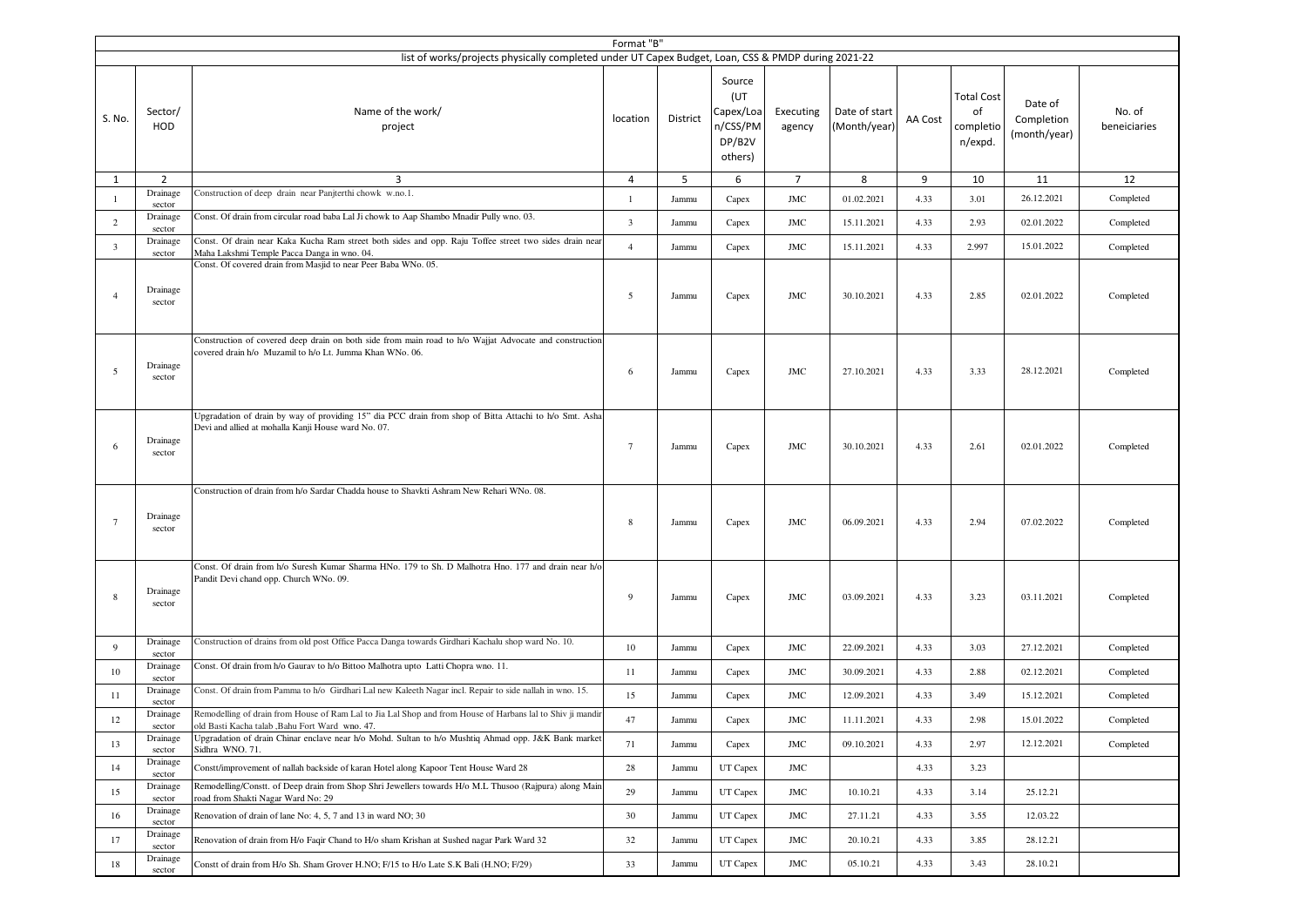| 19 | Drainage<br>sector | Constt. of Nallah from H.NO; 100 (near Mata Mandir) Harijan Colony Ward 34 Old Janipur                                                                                                                                                                                                                                                                                    | 34 | Jammu | UT Capex | <b>JMC</b>        | 14.09.21   | 4.40 | 3.45  | 13.10.21   |     |
|----|--------------------|---------------------------------------------------------------------------------------------------------------------------------------------------------------------------------------------------------------------------------------------------------------------------------------------------------------------------------------------------------------------------|----|-------|----------|-------------------|------------|------|-------|------------|-----|
| 20 | Drainage<br>sector | mprovement/laying of slab over Nallah along driving institute Opp. Croscent public School Ward 35 Janipur                                                                                                                                                                                                                                                                 | 35 | Jammu | UT Capex | <b>JMC</b>        | 29.08.21   | 4.33 | 3.49  | 06.10.21   |     |
| 21 | Drainage<br>sector | Constt. of deep drain Durga Mandir, Lakkar Mandi at Indira Colony Ward NO; 36, Janipur                                                                                                                                                                                                                                                                                    | 36 | Jammu | UT Capex | JMC               | 25.10.21   | 4.33 | 3.42  | 15.12.21   |     |
| 22 | Drainage<br>sector | Constt. of drains from:, a.H/o Seema to h/o Mohinder Chowdhary, b.H/o Viajy to H/o Mohinder Chowdhary,<br>c.infront of H/o Mohinder Khullar, d.H/o Bodhraj to H/o padha, e.H/o sampuran Singh to H/o Hak,<br>f.Dispensary to H/o Yougal Gupta, g.H/o Sumit singh to H/o Jit Singh, h.H/o Arun Magotra to H/o Ashwani<br>Mangotra Patoli & i.H/o Raj Kumar to H/o Chunilal | 39 | Jammu | UT Capex | JMC               | 25.08.21   | 4.33 | 4.04  | 21.09.21   |     |
| 23 | Drainage<br>sector | Upgradation of drain from H/o Sh. Sanjay Sharma to H/o S. Nirmal Singh and near Qtrs No: 128, 129 131, at<br>Ward NO; 37 Janipur colony                                                                                                                                                                                                                                   | 37 | Jammu | UT Capex | JMC               |            | 4.33 | 2.165 |            |     |
| 24 | Drainage<br>sector | Upgradation of drain form Bhardwaj trading to near Domino's Piza at Main Road Janipur Ward NO; 38                                                                                                                                                                                                                                                                         | 38 | Jammu | UT Capex | <b>JMC</b>        |            | 4.33 | 2.165 |            |     |
| 25 | Drainage<br>sector | Repair / covering of drain from Hotel Fort view to H.No. 68-A, H/o Ashok Gupta, Chand Nagar ward No. 19                                                                                                                                                                                                                                                                   | 19 | Jammu | UT Capex | <b>JMC</b>        | 26.08.2021 | 4.33 | 3.01  | 16.10.2021 | 250 |
| 26 | Drainage<br>sector | Repair of drain from H.no. 10 A/C on wards opp. Diva Showroom in ward No. 20                                                                                                                                                                                                                                                                                              | 20 | Jammu | UT Capex | <b>JMC</b>        | 30.10.2021 | 4.33 | 2.57  | 30.11.2021 | 150 |
| 27 | Drainage<br>sector | const/up gradation of Drain in Anand vihar near lane no.1in ward no 41.                                                                                                                                                                                                                                                                                                   | 41 | Jammu | UT Capex | <b>JMC</b>        | 19.09.2021 | 4.33 | 2.93  | 18.10.2021 | 200 |
| 28 | Drainage<br>sector | upgradation /improvement of Drain at spots in paloura in ward no 59.                                                                                                                                                                                                                                                                                                      | 59 | Jammu | UT Capex | <b>JMC</b>        | 28.08.2021 | 4.33 | 2.68  | 10.11.2021 | 400 |
| 29 | Drainage<br>sector | upgradation of Drain in Majid Mohalla in ward no 60.                                                                                                                                                                                                                                                                                                                      | 60 | Jammu | UT Capex | <b>JMC</b>        | 02.09.2021 | 4.33 | 2.62  | 02.10.2021 | 400 |
| 30 | Drainage<br>sector | Up gradation of drain near the shop of Hera Lal to Gupta in ward no. 61                                                                                                                                                                                                                                                                                                   | 61 | Jammu | UT Capex | $_{\mathrm{JMC}}$ | 30.08.2021 | 4.33 | 2.72  | 28.09.2021 | 250 |
| 31 | Drainage<br>sector | Construction of drain near Bansilal to Satish at laxmipurm in ward no. 62                                                                                                                                                                                                                                                                                                 | 62 | Jammu | UT Capex | <b>JMC</b>        | 02.09.2021 | 4.33 | 2.67  | 02.10.2021 | 150 |
| 32 | Drainage<br>sector | Construction / up gradation of drain at kamalnagar in ward No. 63                                                                                                                                                                                                                                                                                                         | 63 | Jammu | UT Capex | <b>JMC</b>        | 30.08.2021 | 4.33 | 2.72  | 28.09.2021 | 150 |
| 33 | Drainage<br>sector | Construction / remodelling of drain at Roop Nagar Enclave lane no. 1 Roop Nagar in ward no.64<br>Construction / remodelling of drain near H.No. 19 Sec 1 Durga Nagar Enclave lane No. 4 in ward no. 64                                                                                                                                                                    | 64 | Jammu | UT Capex | $_{\mathrm{JMC}}$ | 30.08.2021 | 4.33 | 2.65  | 28.09.2021 | 180 |
| 34 | Drainage<br>sector | Construction of drain from H/o Girdhari home to main road at Ganga Nagar Sec 2 in ward No. 65                                                                                                                                                                                                                                                                             | 65 | Jammu | UT Capex | <b>JMC</b>        | 28.01.2022 | 4.33 | 2.69  | 28.02.2022 | 200 |
| 35 | Drainage<br>sector | Remodelling of drain in front of RekhaManhas at SarikaVihar Sec 1 and construction of drain along H/c<br>Shubam Sharma at SharikaVihar opp. J.P Public School Muthi in ward No. 66                                                                                                                                                                                        | 66 | Jammu | UT Capex | <b>JMC</b>        | 20.09.2021 | 4.33 | 2.88  | 18.10.2021 | 210 |
| 36 | Drainage<br>sector | Construction of drain from H/o Vishwamitr to H/o Vijay Kumar at nanakViharMuthi in ward no. 67                                                                                                                                                                                                                                                                            | 67 | Jammu | UT Capex | $_{\mathrm{JMC}}$ | 22.09.2021 | 4.33 | 2.79  | 16.10.2021 | 225 |
| 37 | Drainage<br>sector | Upgradation of drainage at DurgaChack and adjoining in ward No. 75                                                                                                                                                                                                                                                                                                        | 75 | Jammu | UT Capex | <b>JMC</b>        | 12.10.2021 | 4.33 | 4.00  | 22.01.2022 | 130 |
| 38 | Drainage<br>sector | Construction of drain, & fixing of iron gratings, from Gagan photoHno.218 sec-9 Nanak Nagar in ward no.43                                                                                                                                                                                                                                                                 | 43 | Jammu | UT Capex | <b>JMC</b>        | 25.08.2021 | 4.33 | 2.72  | 24.09.2021 | 460 |
| 39 | Drainage<br>sector | Covering of drain from the H/o. Harjinder singh Hno.40 Joginder Singhto Hno.45 towards Landoi Choi at<br>lane no.10 sec-7 Nanak Nagar Jammu ward no. 44                                                                                                                                                                                                                   | 44 | Jammu | UT Capex | <b>JMC</b>        | 08.08.2021 | 4.33 | 2.72  | 15.09.2021 | 820 |
| 40 | Drainage<br>sector | Upgradation of drain by drain construction of wall from Hno.92/5 Gurjasbir Singh to onwards Preet Nagar in<br>ward no.45                                                                                                                                                                                                                                                  | 45 | Jammu | UT Capex | <b>JMC</b>        | 29.08.2021 | 4.33 | 2.79  | 24.09.2021 | 420 |
| 41 | Drainage<br>sector | Upgradation of drain Hno.169/4 to H/o. Geeta Devi to H/o. Kaka Ram to H/o.163 sec-4 Sanjay Nagar in<br>ward no. 46                                                                                                                                                                                                                                                        | 46 | Jammu | UT Capex | <b>JMC</b>        | 07.09.2021 | 4.33 | 2.84  | 06.10.2021 | 490 |
| 42 | Drainage<br>sector | Construction of drain and covering/Iron grating from Hno.60/1 to 61/1,79/1, to 80/1,83/1 to 84/1 and 85/1<br>to 90/1 near state bank and other allied work at the site in ward no. 53                                                                                                                                                                                     | 53 | Jammu | UT Capex | <b>JMC</b>        | 29.08.2021 | 4.33 | 2.99  | 26.09.2021 | 500 |
| 43 | Drainage<br>sector | Upgradation of drain from H/o.56/6 to sood eye Clinic to towards Trikuta Nagar ward no.54                                                                                                                                                                                                                                                                                 | 54 | Jammu | UT Capex | $JMC$             | 22//9/2021 | 4.33 | 2.85  | 20.10.2021 | 600 |
| 44 | Drainage<br>sector | Construction of drain near H/o.Sh.Prem Lal at Greater Jammu ward no.55                                                                                                                                                                                                                                                                                                    | 55 | Jammu | UT Capex | <b>JMC</b>        | 10.01.2022 | 4.33 | 2.74  | 10.02.2022 | 855 |
| 45 | Drainage<br>sector | Upgradation of drain from near H/o. Kamal Singh to H/o. Thakur sec-3 Green Avenue ward no.58                                                                                                                                                                                                                                                                              | 58 | Jammu | UT Capex | <b>JMC</b>        | 21.09.2021 | 4.33 | 2.91  | 20.10.2021 | 850 |
|    | Drainage<br>sector | Contruction of drain from H/o. Sahil Vaid to ward office lane no. 18 down side Greater Kailash ward no.68                                                                                                                                                                                                                                                                 | 68 | Jammu | UT Capex | <b>JMC</b>        | 07.11.2021 | 4.33 | 2.6   | 15.03.2022 | 550 |
| 47 | Drainage<br>sector | Crossing covered deep drain in old drain near H/o. Dr.R.C Sharma Hno.41 A ext. Sainik Colony Jammu ward<br>no.69                                                                                                                                                                                                                                                          | 69 | Jammu | UT Capex | <b>JMC</b>        | 20.11.2021 | 4.33 | 2.79  | 08.03.2022 | 520 |
| 48 | Drainage<br>sector | Construction of the drain at sector-D near Hno.78 Sainik Colony Jammu ward no.70                                                                                                                                                                                                                                                                                          | 70 | Jammu | UT Capex | $_{\mathrm{JMC}}$ | 08.09.2021 | 4.33 | 2.49  | 02.10.2021 | 260 |
| 49 | Drainage<br>sector | Construction of Drain from House Kasturi Lal Gupta to House of Parveen Gupta and adjoining Lane.                                                                                                                                                                                                                                                                          | 13 | Jammu | UT Capex | $_{\mathrm{JMC}}$ | 24/8/2021  | 4.33 | 4.30  | 28/11/21   | 200 |
| 50 | Drainage<br>sector | Construction of Drain from Virinder Dogra to Ashu Gupta House Krishna Nagar.                                                                                                                                                                                                                                                                                              | 12 | Jammu | UT Capex | <b>JMC</b>        | 24/8/2021  | 4.33 | 4.28  | 30/9/21    | 175 |
| 51 | Drainage<br>sector | Construction of Drain from House No.170 to 47 in Mohinder Nagar extension.                                                                                                                                                                                                                                                                                                | 14 | Jammu | UT Capex | JMC               | 24/8/2021  | 4.33 | 4.33  | 20/12/21   | 160 |